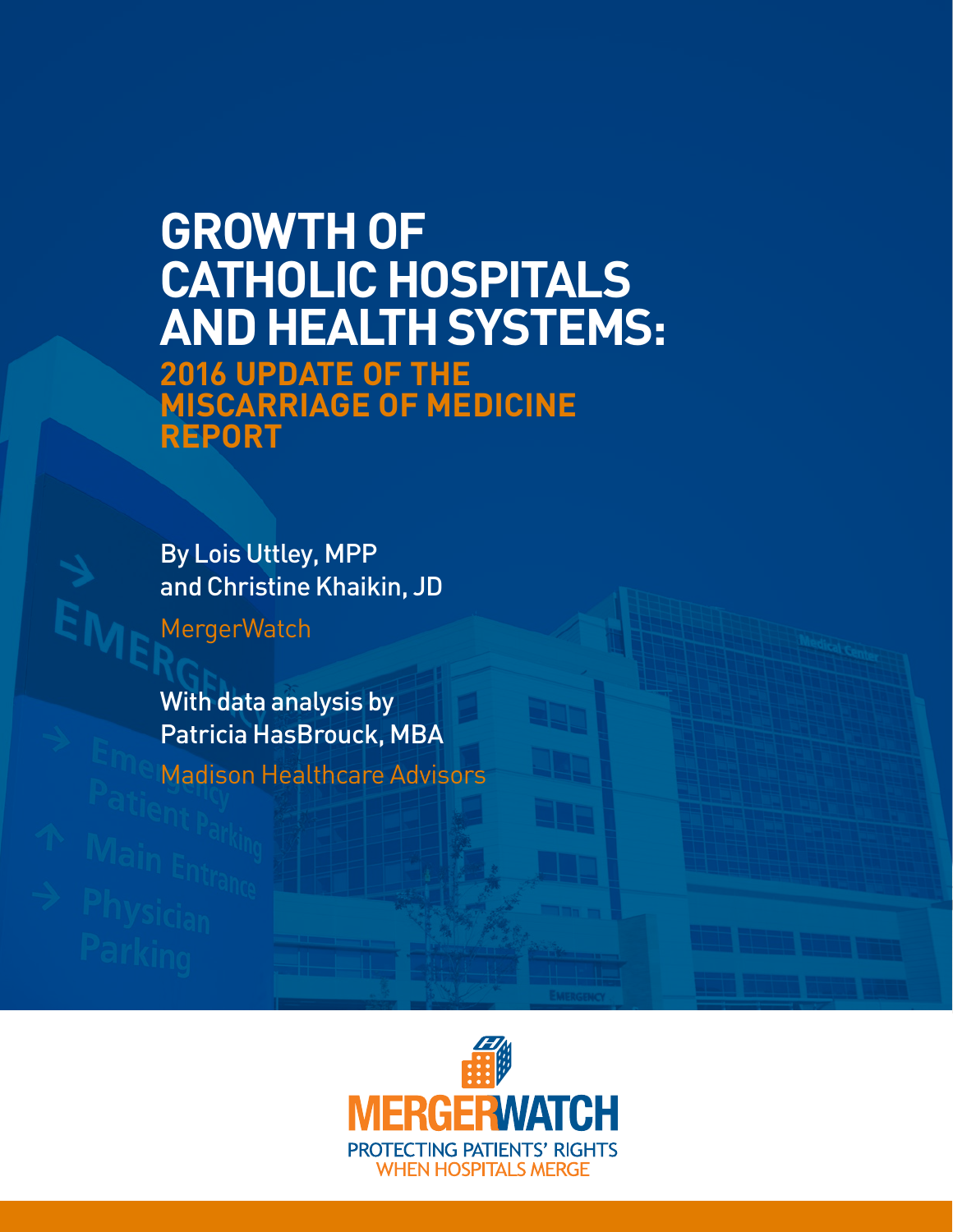# **GROWTH OF CATHOLIC HOSPITALS AND HEALTH SYSTEMS: 2016 UPDATE OF THE MISCARRIAGE OF MEDICINE REPORT**

By Lois Uttley, MPP and Christine Khaikin, JD

**MergerWatch** 

#### With data analysis by Patricia HasBrouck, MBA

Madison Healthcare Advisors

Funding support for this update came from the Alki Fund of the Rockefeller Family Fund, the Ford Foundation, the Robert Sterling Clark Foundation and our advocacy partners at the ACLU.

Research assistance provided by Ciara Johnson, MergerWatch intern from the Columbia University School of Social Work

MergerWatch 475 Riverside Drive, Suite 1600 New York, NY 10115 [www.MergerWatch.org](http://www.MergerWatch.org)

© 2016 MergerWatch

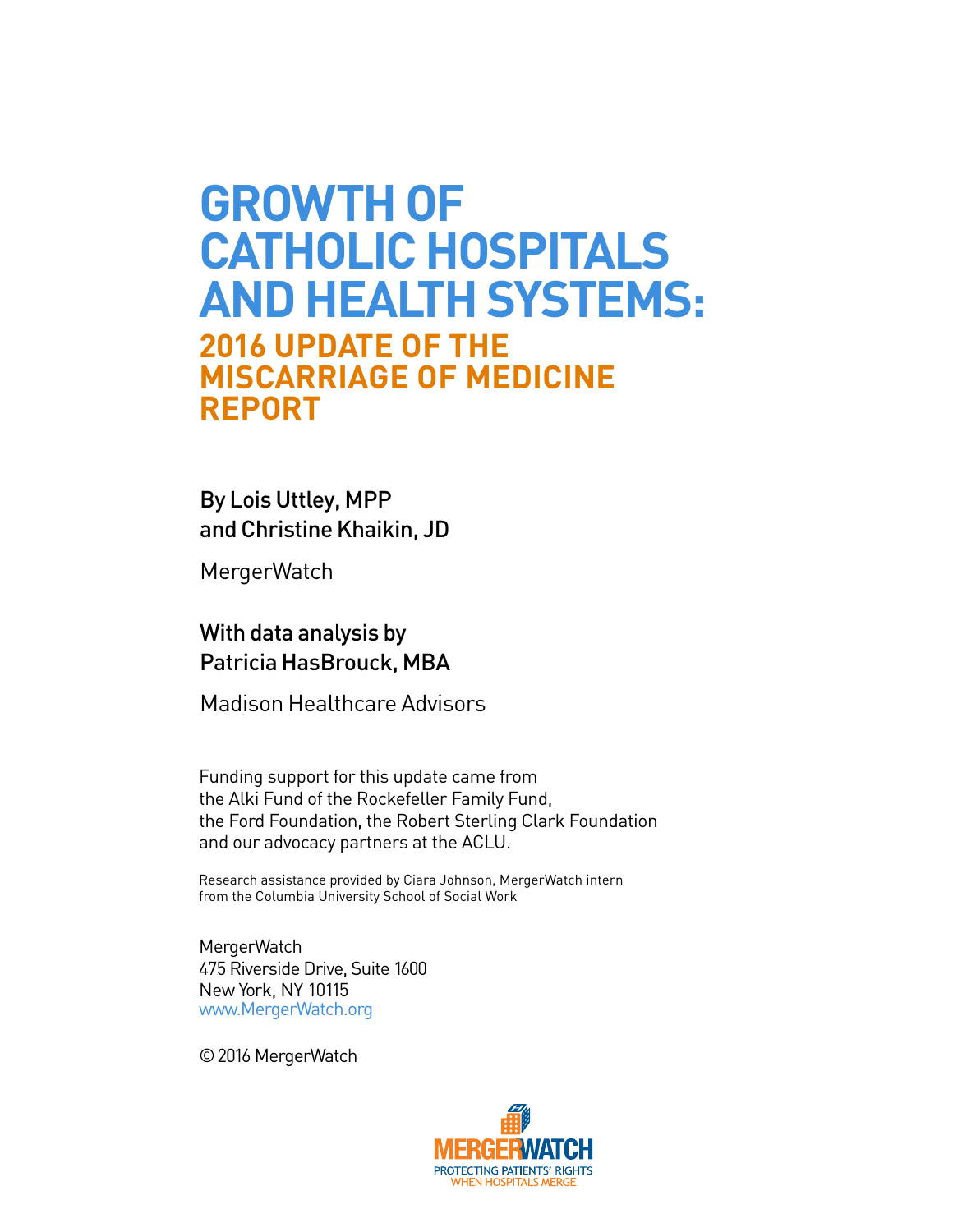# EXECUTIVE SUMMARY

**In 2013, MergerWatch and the ACLU co-published a report<sup>1</sup> describing the growth of Catholic** hospitals and health systems in the United States and the resulting negative impact on women's ability to obtain reproductive health services at their local hospitals. As our report explained, Catholic hospitals operate under ethical directives<sup>2</sup> that prohibit the provision of key reproductive health services (such as contraception, abortion, sterilization and infertility services). We documented instances in which, as a result of these directives, women suffering reproductive health emergencies — including miscarriages have been denied prompt, appropriate treatment at Catholic hospitals.<sup>3</sup>

*Miscarriage of Medicine* reported that the number of Catholic owned or affiliated hospitals grew 16 percent between 2001 and 2011, while almost all other types of short-term acute care hospitals (except for-profit hospitals) declined in numbers. The report also highlighted the growth of Catholic-run health systems that each operate dozens of hospitals in multiple states. Some of this expansion, the report noted, had come from mergers and affiliations with, or acquisitions of, secular community hospitals that were required to take on the Catholic ethical restrictions and end provision of key reproductive health services.

#### **What has happened in the health care industry since that report was published?**

A new round of data analysis has found that the trends highlighted in 2013 have continued, but with some changes. This year's analysis also improves on our methodology by including hospitals that are following all or some of the Catholic health care restrictions as a result of business partnerships with Catholic hospitals or because of an historic Catholic identity that has been maintained after sale to a non-Catholic entity. For simplicity's sake, this report refers to all of those types of hospitals as Catholic owned or affiliated. Key findings from this year's analysis include:

- As of 2016, 14.5 percent of all acute care hospitals in the United States are Catholic owned or affiliated.
- Over the 15-year period 2001 to 2016, the number of acute care hospitals that are Catholic owned or affiliated grew by 22 percent, while the overall number of acute care hospitals dropped by 6 percent.
- One in every six acute care hospital beds is in a facility that is Catholic owned or affiliated.
- There are five states (Alaska, Iowa, Washington, Wisconsin and South Dakota) where more than 40 percent of acute care beds are in hospitals operating under Catholic health restrictions. In another five states (Nebraska, Colorado, Missouri, Oregon and Kentucky), between 30 and 39 percent of the acute care beds are in facilities that are Catholic owned or affiliated.
- There are 46 Catholic-restricted hospitals that are the sole community providers of short-term acute hospital care for people living in their geographic regions.
- The largest Catholic health systems in the nation now control 384 hospitals, compared to 330 in 2011 and 259 in 2001.

- 2. Ethical and Religious Directives for Catholic Health Care Services (ERDs), issued and updated periodically by the U.S. Conference of Catholic Bishops.
- 3. American Civil Liberties Union, Health Care Denied: Patients and Physicians Speak Out About Catholic Hospitals and the Threat to Women's Health and Lives (May 2016), <https://www.aclu.org/feature/health-care-denied>

<sup>1.</sup>  <http://www.mergerwatch.org/storage/pdf-files/Growth-of-Catholic-Hospitals-2013.pdf>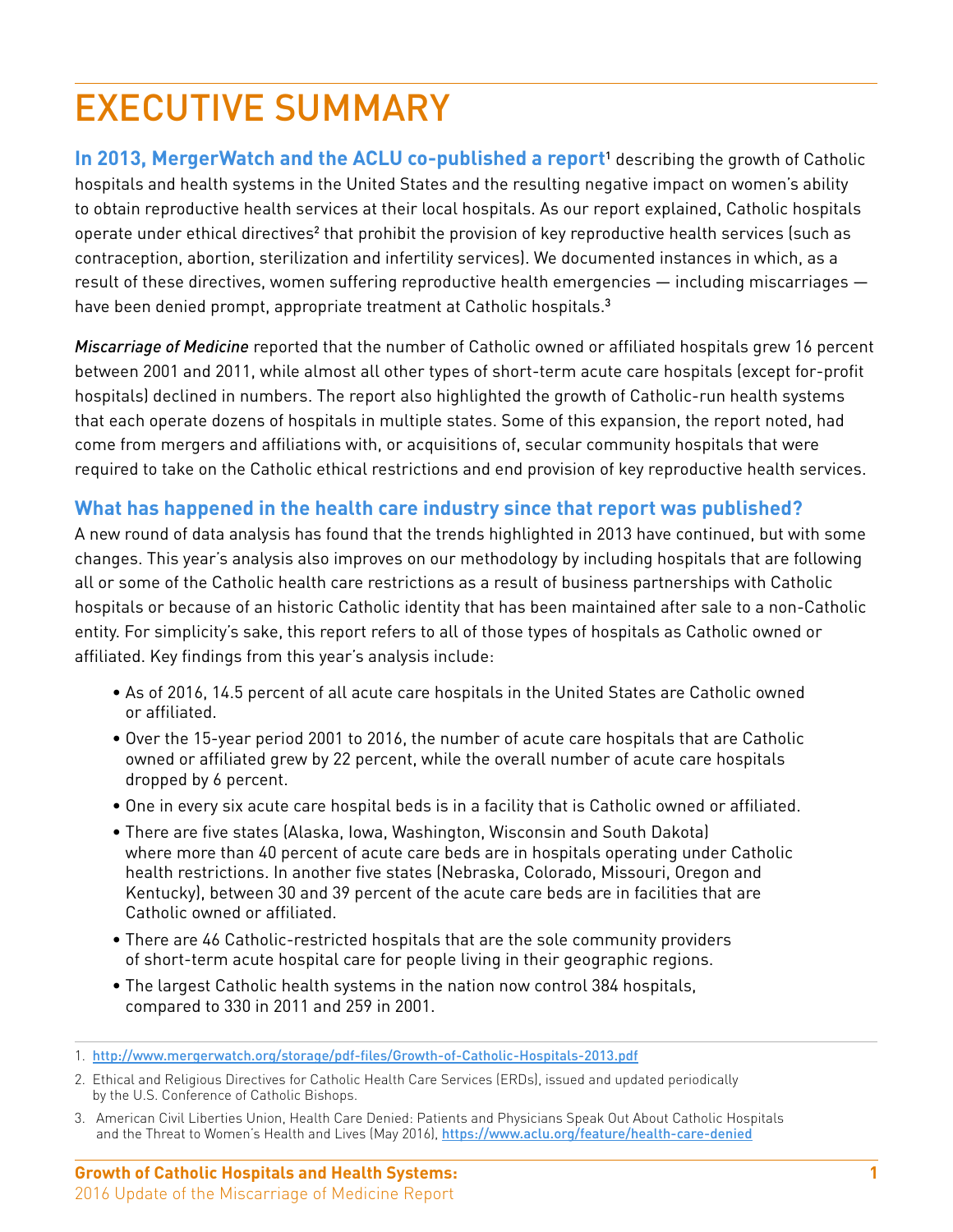## **What's new about the methodology of this year's data analysis?**

In the 2016 data analysis, we improved on our previous method of counting Catholic hospitals.<sup>4</sup> Our 2013 Miscarriage of Medicine report had counted as Catholic hospitals only those non-profit hospitals that were either Catholic owned or were community hospitals that had merged or affiliated with a non-profit Catholic hospital or system. Table 1 below shows how that method of counting Catholic hospitals looks when updated to 2016.

| <b>Hospital Type</b>                        | 2001<br><b>Hospitals</b> | 2001<br>$%$ of<br><b>Hospitals</b> | 2011<br><b>Hospitals</b> | 2011<br>$%$ of<br><b>Hospitals</b> | 2016<br><b>Hospitals</b> | 2016<br>$%$ of<br><b>Hospitals</b> | <b>Change</b><br>2001<br>to 2016 |
|---------------------------------------------|--------------------------|------------------------------------|--------------------------|------------------------------------|--------------------------|------------------------------------|----------------------------------|
| <b>Catholic Non-Profit</b>                  | 329                      | 8.2%                               | 381                      | 10.1%                              | 355                      | 9.4%                               | ↑<br>7.9%                        |
| <b>Other Religious</b><br><b>Non-Profit</b> | 248                      | 6.2%                               | 147                      | 3.9%                               | 153                      | 4.0%                               | $\downarrow$ -38.3%              |
| <b>Secular Non-Profit</b>                   | 1,937                    | 48.2%                              | 1,713                    | 45.2%                              | 1,723                    | 45.6%                              | $\downarrow$ -11.0%              |
| <b>Public</b>                               | 843                      | 21.0%                              | 581                      | 15.3%                              | 556                      | 14.7%                              | $\downarrow$ -34.0%              |
| <b>For-Profit</b>                           | 660                      | 16.4%                              | 964                      | 25.5%                              | 992                      | 26.3%                              | ↑<br>50.3%                       |
| <b>Total</b>                                | 4,017                    |                                    | 3,786                    |                                    | 3,779                    |                                    | $-5.9%$                          |

#### **Table 1: Number and percentage of total short-term acute care hospitals by hospital ownership: 2001, 2011 and 2016**

Over the 15-year period 2001 to 2016, Catholic non-profit hospitals and for-profit hospitals were the only two ownership categories showing growth. While the number of Catholic non-profit hospitals grew by 7.9 percent between 2001 and 2016, the number of other non-profit religious hospitals fell by 38.3 percent. Also suffering a precipitous decline were public, or governmentally-owned, community hospitals. Between 2011 and 2016, the number of Catholic non-profit hospitals dropped somewhat, but was still at a higher level than in 2001.

For our 2016 analysis, we improved our research and analysis to find hospitals that fell in one of the following categories:

- Historically-Catholic hospitals that are now owned by secular health systems (either for-profit or non-profit), but which continue to follow Catholic health directives as a matter of policy;
- Hospitals that list their ownership as governmental (public) in cost reports filed with the Center for Medicare and Medicaid Services (CMS), but which are actually managed by

<sup>4.</sup>  Data analysis from hospital cost reports submitted to the federal government (CMS) and compiled in a database by Definitive Healthcare, a health care informatics company. Hospitals and systems data is from 2016. Beds and discharges are from the most recent cost report submitted by these hospitals to CMS, most of which date to 2015 or 2014.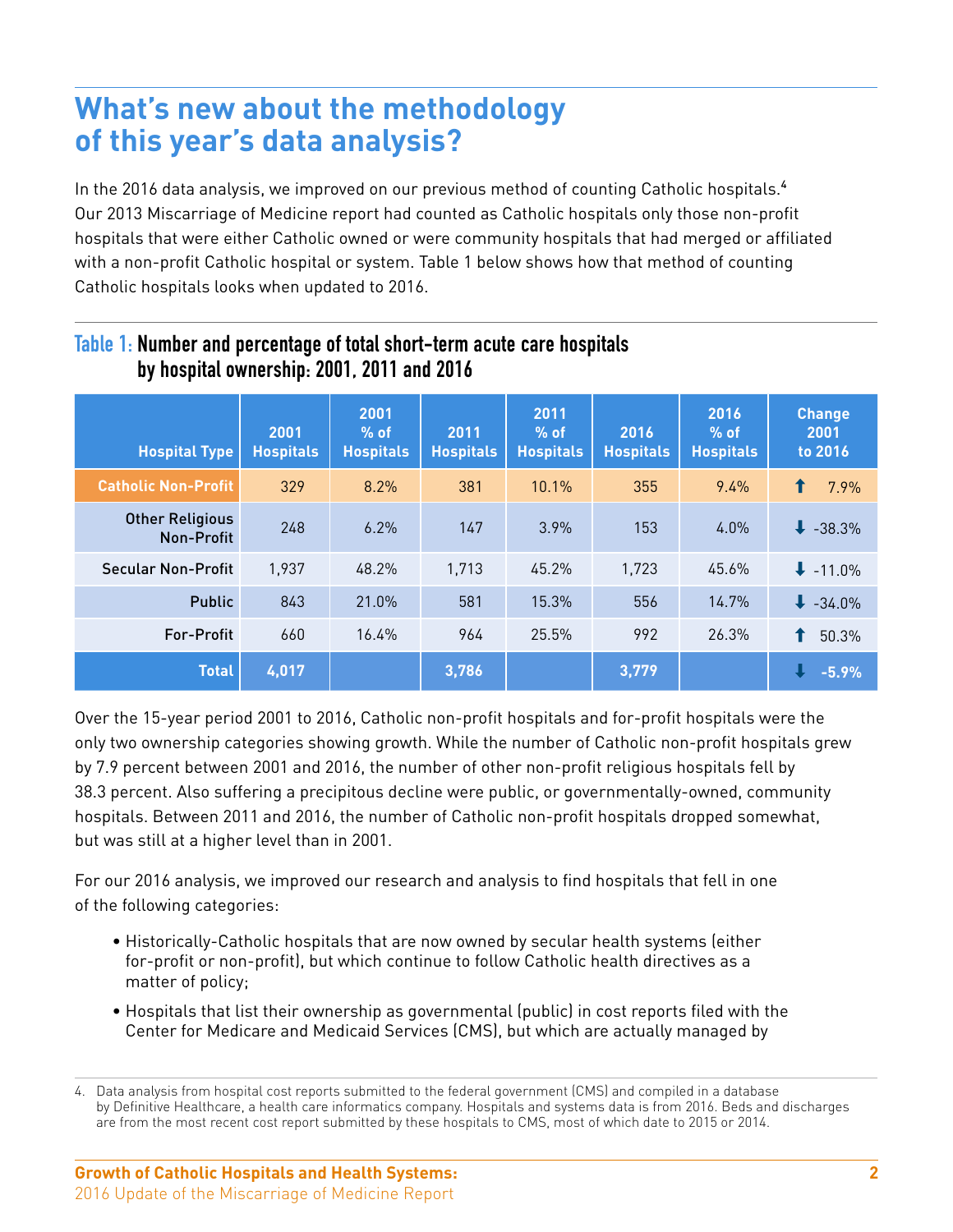or affiliated with a Catholic health system (and thus follow all or some of the Catholic health directives); and

• Hospitals that list their ownership as voluntary non-profit (rather than church non-profit) in CMS cost reports, but which are actually Catholic owned or affiliated with a Catholic health system.

Confirmation of Catholic ownership, affiliation, management or identity was accomplished by referring to their membership in a Catholic health system, their statements of mission and values on their websites, their listings as members of the Catholic Health Association of the United States or news articles describing the terms of partnership transactions in which each hospital was involved.

Table 2 below shows how our 2016 analysis pulled out those hospitals within each hospital ownership category to present a more comprehensive picture of the extent of Catholic owned or affiliated hospitals.

#### **Table 2: Number and percentage of Catholic owned or affiliated hospitals within hospital ownership categories: 2001, 2011 and 2016**

| <b>Ownership</b>         | <b>Religion</b> | 2001<br><b>Hospitals</b> | 2001<br>$%$ of<br><b>Hospitals</b> | 2011<br><b>Hospitals</b> | 2011<br>$%$ of<br><b>Hospitals</b> | 2016<br><b>Hospitals</b> | 2016<br>$%$ of<br><b>Hospitals</b> | <b>Change</b><br>2001 to<br>2016 |
|--------------------------|-----------------|--------------------------|------------------------------------|--------------------------|------------------------------------|--------------------------|------------------------------------|----------------------------------|
|                          | Catholic        | 329                      | 8.2%                               | 381                      | 10.1%                              | 355                      | 9.4%                               | $\pmb{\Upsilon}$<br>7.9%         |
| <b>Non-Profit Church</b> | All Other       | 248                      | 6.2%                               | 147                      | 3.9%                               | 153                      | $4.0\%$                            | $\downarrow$ -38.3%              |
|                          | Catholic        | 97                       | 2.4%                               | 140                      | 3.7%                               | 148                      | 3.9%                               | ↑<br>52.6%                       |
| <b>Non-Profit Other</b>  | Other           | 1,840                    | 45.8%                              | 1,573                    | 41.5%                              | 1,575                    | 41.7%                              | $\downarrow$ -14.4%              |
|                          | Catholic        | 19                       | 0.5%                               | 11                       | 0.3%                               | 10                       | 0.3%                               | $-47.4%$                         |
| <b>Public</b>            | Other           | 824                      | 20.5%                              | 570                      | 15.1%                              | 546                      | 14.4%                              | $\downarrow$ -33.7%              |
| <b>For-Profit</b>        | Catholic        | $\overline{4}$           | 0.1%                               | 18                       | 0.5%                               | 35                       | 0.9%                               | 1 775.0%                         |
|                          | Other           | 656                      | 16.3%                              | 946                      | 25.0%                              | 957                      | 25.3%                              | ↑<br>45.9%                       |
| <b>Total</b>             |                 | 4,017                    |                                    | 3,786                    |                                    | 3,779                    |                                    | $-5.9%$                          |
| <b>Total Catholic</b>    |                 | 449                      | 11.2%                              | 550                      | 14.5%                              | 548                      | 14.5%                              | ↑<br>22.0%                       |

## **What the new method of analysis shows**

## **Number of Catholic owned or affiliated hospitals grew over 15-year period**

Between 2001 to 2016, the combined number of Catholic hospitals within the four ownership categories grew from 449 to 548. That was a 15-year growth rate of 22 percent. During the same period, the overall number of short-term acute-care hospitals fell 5.9 percent. When Catholic hospitals in all the ownership categories are combined, they account for 14.5 percent of all acute care hospitals.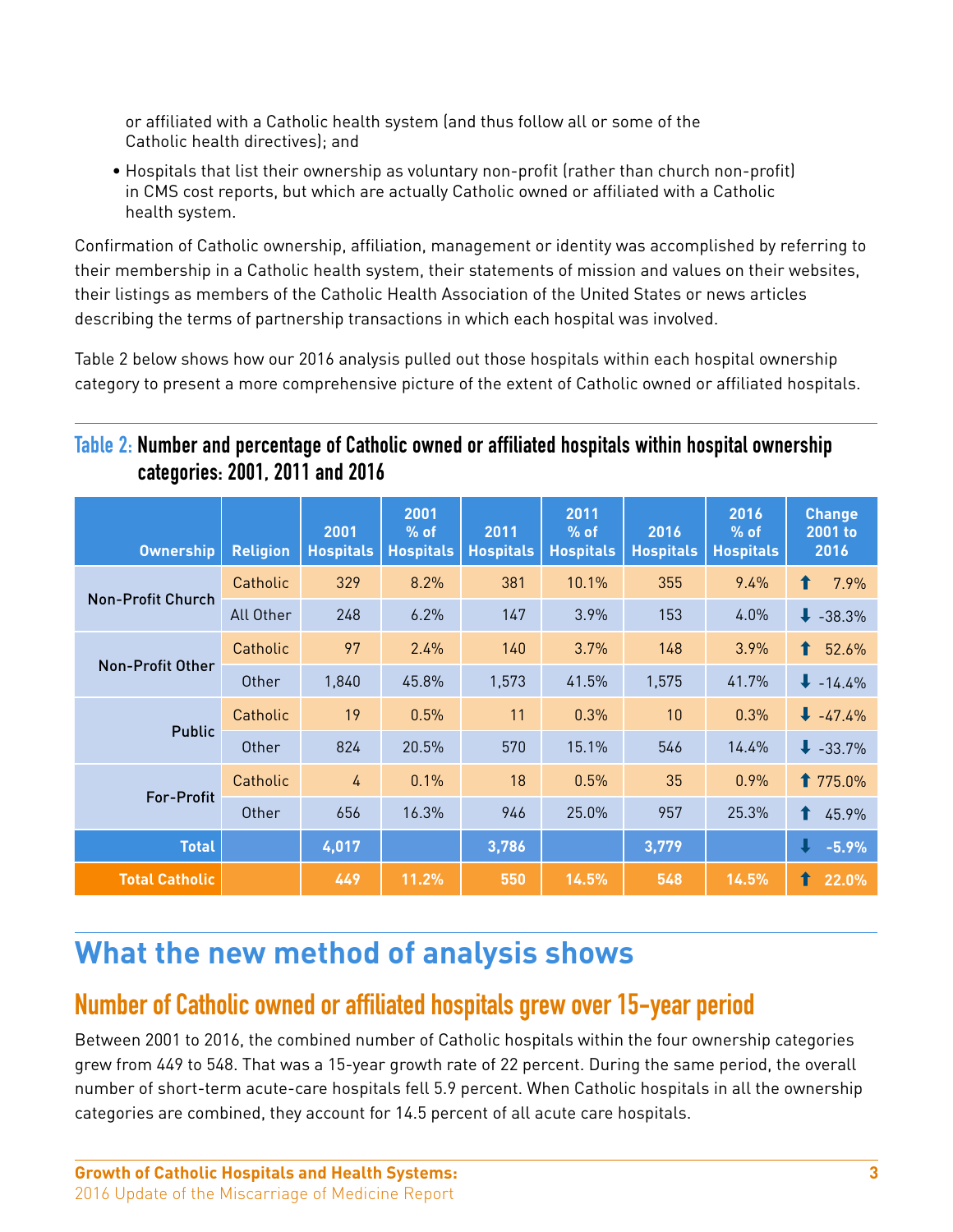There are interesting differences in trends among the four ownership categories. The number of nonprofit church hospitals that are Catholic owned or affiliated grew from 329 in 2001 to 381 in 2011, but then fell back to 355 in 2016. Public hospitals that are Catholic managed or affiliated fell from 19 in 2001 to 11 in 2011 and 10 in 2016. By contrast, there was steady growth in the number of Catholic owned or affiliated hospitals in both the non-profit other ownership category (up from 97 in 2001 to 148 in 2016) and the forprofit ownership category (from four in 2001 to 35 in 2016). See the case summaries section later in this report for examples of Catholic owned or affiliated hospitals in these ownership categories.

## **One in six acute care hospital beds is now in a Catholic owned or affiliated hospital**

As shown in Table 3, the total number of beds in short-term acute care hospitals that are Catholic owned or affiliated grew from 87,698 to an estimated 103,411 in 2016, an increase of 17.9 percent.<sup>5</sup> As a result, 16.6 percent of all acute care beds — or one in every six — are now in hospitals following all or some of the Catholic ethical restrictions on reproductive health services.

#### **Table 3: Number and percentage of beds in hospitals that are Catholic owned or affiliated, by ownership category: 2001, 2011 and 2016**

| <b>Ownership</b>      | <b>Religion</b> | 2001<br><b>Beds</b> | 2001<br>$%$ of<br><b>Beds</b> | 2011<br><b>Beds</b> | 2011<br>$%$ of<br><b>Beds</b> | 2016<br><b>Beds</b> | 2016<br>$%$ of<br><b>Beds</b> | <b>Change</b><br>2001<br>to 2016    |
|-----------------------|-----------------|---------------------|-------------------------------|---------------------|-------------------------------|---------------------|-------------------------------|-------------------------------------|
| <b>Non-Profit</b>     | Catholic        | 67,904              | 11.1%                         | 76,517              | 11.6%                         | 70,376              | 10.7%                         | ↑<br>3.6%                           |
| Church                | All Other       | 48,770              | 7.9%                          | 33,638              | 5.1%                          | 31,334              | 4.8%                          | $-35.8%$                            |
| <b>Non-Profit</b>     | Catholic        | 18,256              | 3.0%                          | 27,159              | 4.1%                          | 27,768              | 4.2%                          | ↑<br>52.1%                          |
| <b>Other</b>          | <b>Other</b>    | 298,163             | 48.5%                         | 304,719             | 46.4%                         | 306,649             | 46.8%                         | ↑<br>2.8%                           |
|                       | Catholic        | 1,136               | 0.2%                          | 1,175               | 0.2%                          | 817                 | 0.1%                          | $\overline{\mathbf{r}}$<br>$-28.1%$ |
| <b>Public</b>         | Other           | 85,941              | 14.0%                         | 90,614              | 13.8%                         | 90,838              | 13.9%                         | ↑<br>5.7%                           |
|                       | Catholic        | 402                 | 0.1%                          | 1,754               | 0.3%                          | 4,450               | 0.7%                          | 1 1007.0%                           |
| <b>For-Profit</b>     | Other           | 93,729              | 15.3%                         | 121,506             | 18.5%                         | 122,849             | 18.8%                         | $\hat{\mathbf{r}}$<br>31.1%         |
| <b>Total</b>          |                 | 614,301             |                               | 657,082             |                               | 655,081             |                               | ↑<br>6.6%                           |
| <b>Total Catholic</b> |                 | 87,698              | 14.3%                         | 106,605             | 16.2%                         | 103,411             | 16.6%                         | ↑<br>17.9%                          |

5. Our analysis used hospitals open in 2016, with the bed count for each of those hospitals from most their recent hospital cost report filed with CMS (typically from 2014 or 2015).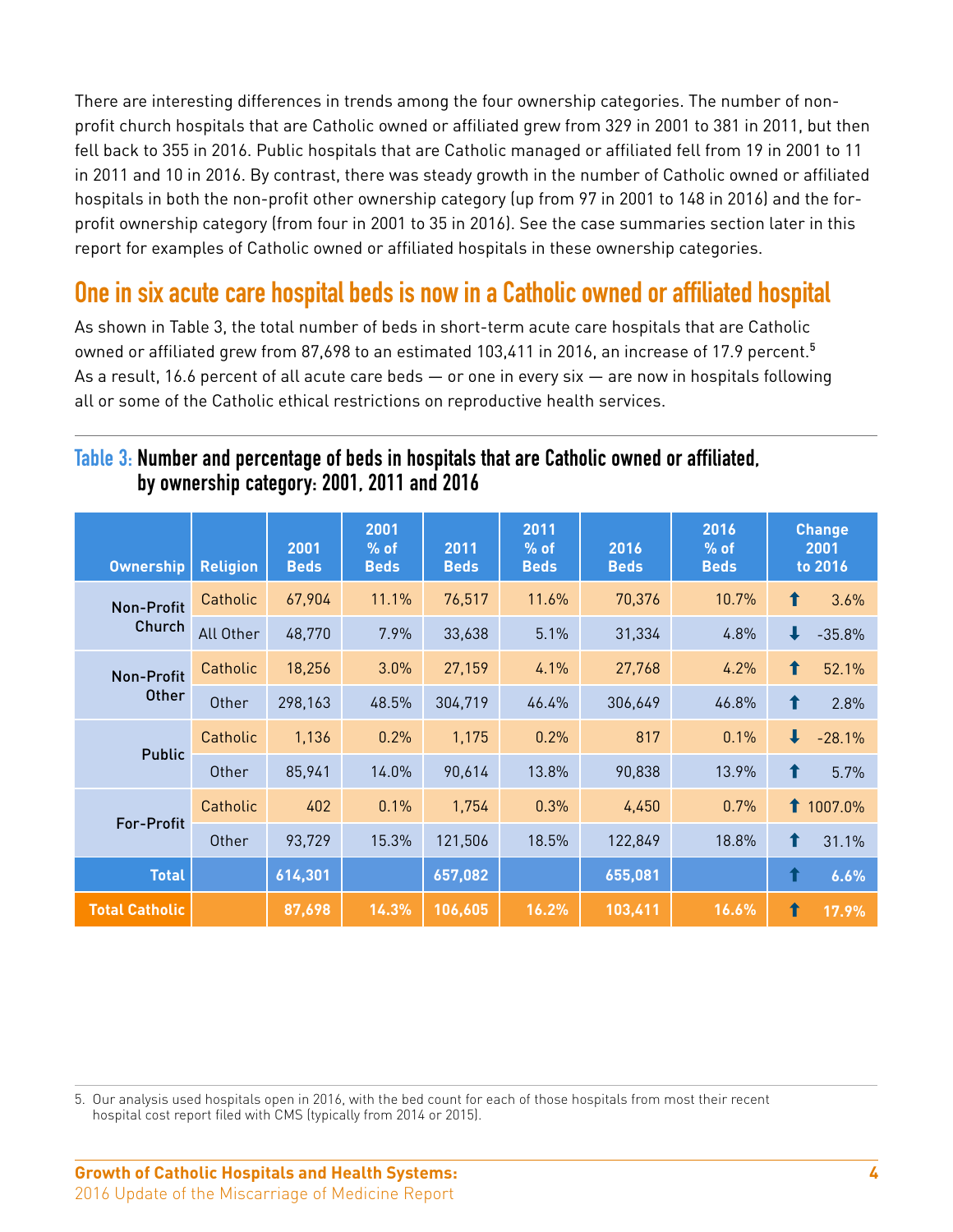## **Some states have especially high percentages of Catholic hospital beds**

In some states, our analysis found, significant percentages of all short-term acute-care beds are in hospitals operating under Catholic restrictions. For example, in five states (shown below in red) — Alaska, Wisconsin, Iowa, Washington and South Dakota — more than 40 percent of the acute care beds are in hospitals with Catholic restrictions. See below.





### **Catholic owned or affiliated hospitals are often the only local hospital**

In our 2013 Miscarriage of Medicine report, we identified 30 Catholic hospitals that had been designated by CMS as the "sole community hospitals" for their region. Our 2016 improved analysis found 46 sole community hospitals that are Catholic owned or affiliated, as shown in Table 5. Those hospitals have a combined total of more than 200,000 patient discharges a year and an estimated one million or more emergency department visits.

Designation of a hospital as a sole community hospital means that the facility is located at least 35 miles away from other like hospitals, or is located in a rural area and meets certain other criteria, such as being at least 45 minutes in travel time away from the nearest similar hospital.<sup>6</sup> Such hospitals are eligible to receive a higher level of reimbursement from CMS.

<sup>6.</sup>  Department of Health & Human Services., CMS, Sole Community Hospital 1 (Nov. 2014)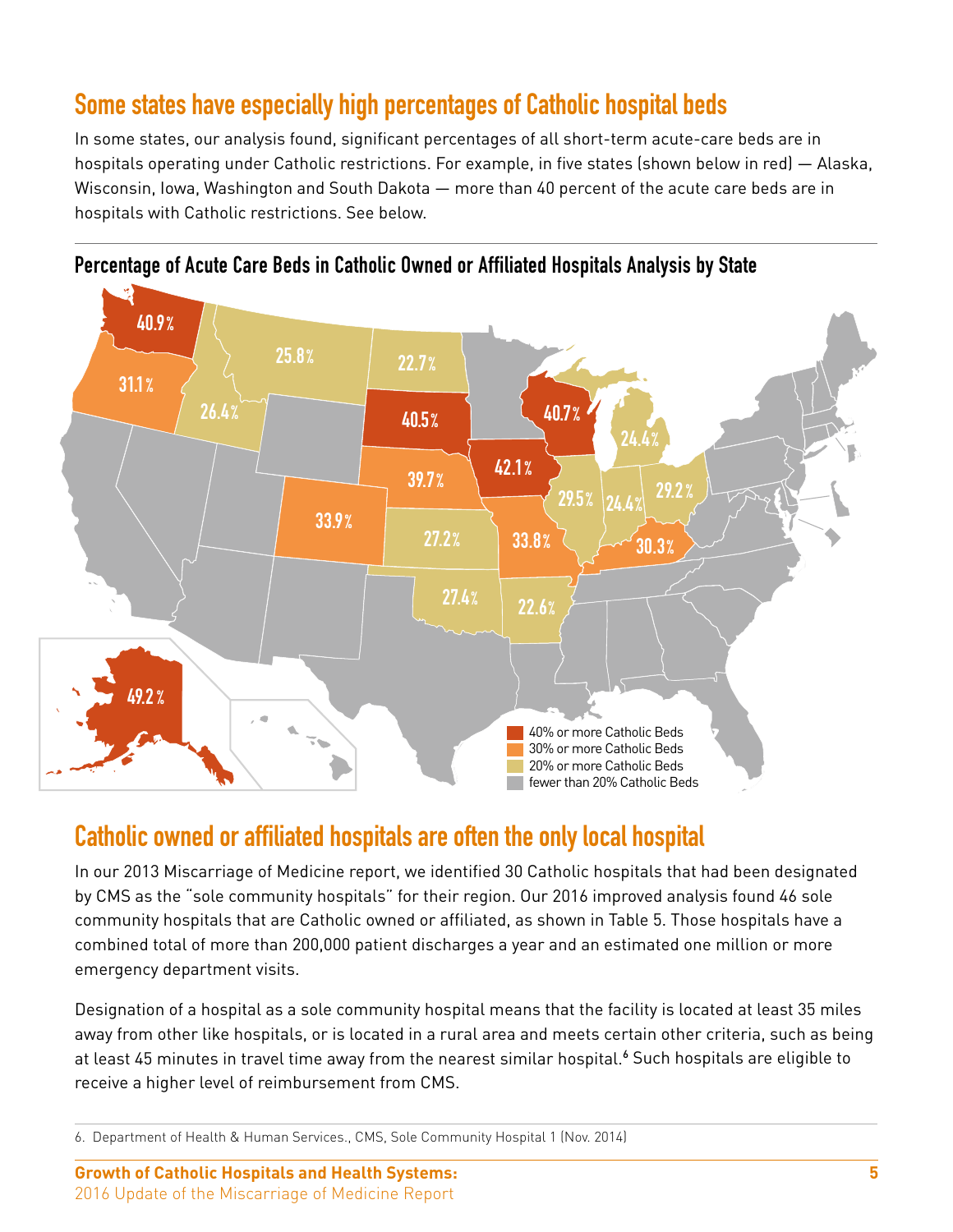Some states have multiple geographic areas served only by a Catholic hospital. For example, in Iowa, there are Catholic sole community hospitals in three regions — Carroll, Clinton and Mason City. In South Dakota, four hospitals in the Catholic Avera system are the sole community hospitals for Aberdeen, Mitchell, Pierre and Yankton. Four regions in Texas — Alice, Beeville, Kingsville and Plainview — have only a Catholic hospital.

| <b>Hospital Name</b>                                                                        | <b>City</b>           | <b>State</b>   | <b>Beds</b> | <b>Discharges</b> | <b>ER Visits</b><br>(Estimate) |
|---------------------------------------------------------------------------------------------|-----------------------|----------------|-------------|-------------------|--------------------------------|
| <b>St Elizabeth Community Hospital</b>                                                      | <b>Red Bluff</b>      | <b>CA</b>      | 76          | 2,866             | 31,469                         |
| <b>Mercy Regional Medical Center</b>                                                        | Durango               | CO             | 82          | 4,278             | 19,066                         |
| <b>Centura Health - St Thomas More Hospital</b>                                             | <b>Canon City</b>     | CO             | 25          | 1,806             | 17,369                         |
| <b>St Marys Hospital And Medical Center</b>                                                 | <b>Grand Junction</b> | CO             | 288         | 12,578            | 42,717                         |
| <b>Sacred Heart Hospital On The Gulf</b>                                                    | Port St. Joe          | <b>FL</b>      | 19          | 561               | 7,337                          |
| <b>St Joseph Regional Medical Center</b>                                                    | Lewiston              | ID             | 94          | 4,343             | 28,765                         |
| <b>OSF St James Hospital</b>                                                                | Pontiac               | IL             | 42          | 1,204             | 12,835                         |
| <b>St Anthony Regional Hospital</b>                                                         | Carroll               | IA             | 59          | 1,569             | 7,566                          |
| Mercy Medical Center - North Iowa                                                           | <b>Mason City</b>     | IA             | 176         | 11,363            | 37,628                         |
| <b>Mercy Medical Center - Clinton</b>                                                       | Clinton               | IA             | 139         | 5,806             | 20,316                         |
| Via Christi Hospital Pittsburg                                                              | Pittsburg             | KS             | 90          | 3,518             | 14,179                         |
| <b>St Catherine Hospital</b>                                                                | <b>Garden City</b>    | <b>KS</b>      | 80          | 3,300             | 14,103                         |
| <b>St Claire Regional Medical Center</b>                                                    | Morehead              | KY             | 91          | 4,272             | 31,101                         |
| <b>Natchitoches Regional Medical Center</b>                                                 | <b>Natchitoches</b>   | LA             | 81          | 2,467             | 20,738                         |
| <b>St Joseph Hospital</b>                                                                   | <b>Tawas City</b>     | MI             | 47          | 1,368             | 21,290                         |
| <b>Essentia Health St Josephs Medical Center</b><br>(FKA: St Josephs Medical Center)        | <b>Brainerd</b>       | <b>MN</b>      | 140         | 4,290             | 28,338                         |
| Essentia Health St Marys Hospital - Detroit Lakes<br>(FKA: St Marys Regional Health Center) | <b>Detroit Lakes</b>  | <b>MN</b>      | 37          | 2,087             | 13,566                         |
| <b>St Francis Hospital &amp; Health Services</b>                                            | Maryville             | M <sub>0</sub> | 43          | 1,027             | 8,960                          |
| <b>Mercy Hospital Lebanon</b>                                                               | Lebanon               | M <sub>0</sub> | 49          | 2,418             | 28,615                         |
| <b>Audrain Medical Center</b>                                                               | Mexico                | M <sub>0</sub> | 49          | 1,868             | 14,261                         |
| <b>St James Healthcare</b>                                                                  | <b>Butte</b>          | <b>MT</b>      | 67          | 3,619             | 14,868                         |
| <b>CHI Health Good Samaritan</b><br>(FKA Good Samaritan Hospital)                           | Kearney               | <b>NE</b>      | 203         | 6,981             | 15,220                         |

#### **Table 4: Catholic Sole Community Hospitals in the United States, 2016**

*CONTINUES*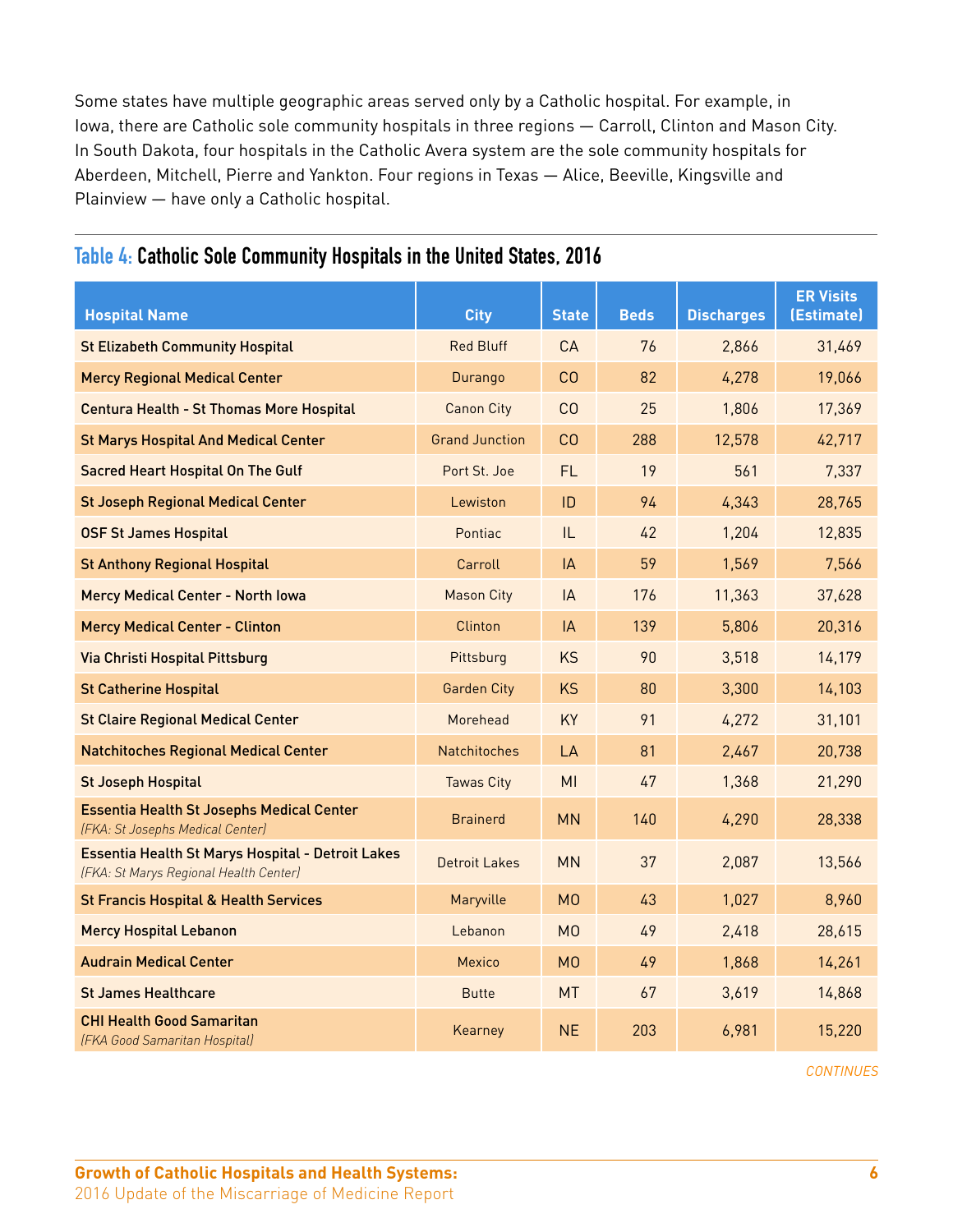### **Table 4: Catholic Sole Community Hospitals in the United States, 2016,** *CONTINUED*

| <b>Hospital Name</b>                                                | <b>City</b>         | <b>State</b> | <b>Beds</b> | <b>Discharges</b> | <b>ER Visits</b><br>(Estimate) |
|---------------------------------------------------------------------|---------------------|--------------|-------------|-------------------|--------------------------------|
| <b>Christus St Vincent Regional Medical Center</b>                  | Santa Fe            | <b>NM</b>    | 168         | 11,888            | 47,487                         |
| <b>St James Mercy Hospital</b>                                      | Hornell             | <b>NY</b>    | 129         | 1,368             | 18,415                         |
| <b>Genesis Hospital</b>                                             | Zanesville          | <b>OH</b>    | 290         | 14,335            | 70,392                         |
| <b>Coshocton County Memorial Hospital</b>                           | Coshocton           | <b>OH</b>    | 56          | 1,734             | 17,369                         |
| <b>Jane Phillips Medical Center</b>                                 | <b>Bartlesville</b> | <b>OK</b>    | 81          | 4,455             | 33,909                         |
| Mercy Hospital Ada (FKA: Valley View Regional Hospital)             | Ada                 | <b>OK</b>    | 108         | 2,815             | 20,365                         |
| Mercy Hospital Ardmore (FKA Mercy Memorial<br><b>Health Center)</b> | Ardmore             | <b>OK</b>    | 140         | 6,627             | 36,168                         |
| <b>Mercy Medical Center</b>                                         | Roseburg            | <b>OR</b>    | 141         | 7,093             | 47,629                         |
| <b>St Alphonsus Medical Center - Ontario</b>                        | Ontario             | <b>OR</b>    | 44          | 2,427             | 20,366                         |
| <b>Avera Sacred Heart Hospital</b>                                  | Yankton             | <b>SD</b>    | 61          | 3,412             | 10,311                         |
| <b>Avera Queen Of Peace Hospital</b>                                | Mitchell            | SD           | 88          | 2,235             | 8,114                          |
| <b>Avera St Lukes Hospital</b>                                      | Aberdeen            | <b>SD</b>    | 75          | 3,397             | 16,100                         |
| <b>Avera St Marys Hospital</b>                                      | Pierre              | SD           | 60          | 2,078             | 7,910                          |
| <b>Christus Spohn Hospital Beeville</b>                             | <b>Beeville</b>     | <b>TX</b>    | 51          | 2,305             | 18,858                         |
| <b>Christus Spohn Hospital Kleberg</b>                              | Kingsville          | <b>TX</b>    | 50          | 2,974             | 19,771                         |
| <b>Covenant Hospital Plainview</b>                                  | Plainview           | <b>TX</b>    | 49          | 1,857             | 13,247                         |
| <b>Christus Spohn Hospital Alice</b>                                | Alice               | <b>TX</b>    | 72          | 2,709             | 28,939                         |
| Rappahannock General Hospital                                       | Kilmarnock          | <b>VA</b>    | 65          | 1,129             | 14,431                         |
| <b>Providence Centralia Hospital</b>                                | Centralia           | <b>WA</b>    | 81          | 5,853             | 31,713                         |
| <b>PeaceHealth St Joseph Medical Center</b>                         | Bellingham          | <b>WA</b>    | 207         | 29,383            | 53,803                         |
| <b>Ministry St Marys Hospital</b>                                   | Rhinelander         | WI           | 59          | 2,531             | 20,597                         |
| <b>Ministry St Josephs Hospital</b>                                 | Marshfield          | WI           | 470         | 14,850            | 24,833                         |
| <b>St Agnes Hospital</b>                                            | Fond Du Lac         | WI           | 125         | 5,800             | 27,227                         |
| <b>Howard Young Medical Center</b>                                  | Woodruff            | WI           | 99          | 2,396             | 11,589                         |
|                                                                     |                     | <b>TOTAL</b> | 4,746       | 219,240           | 1,069,850                      |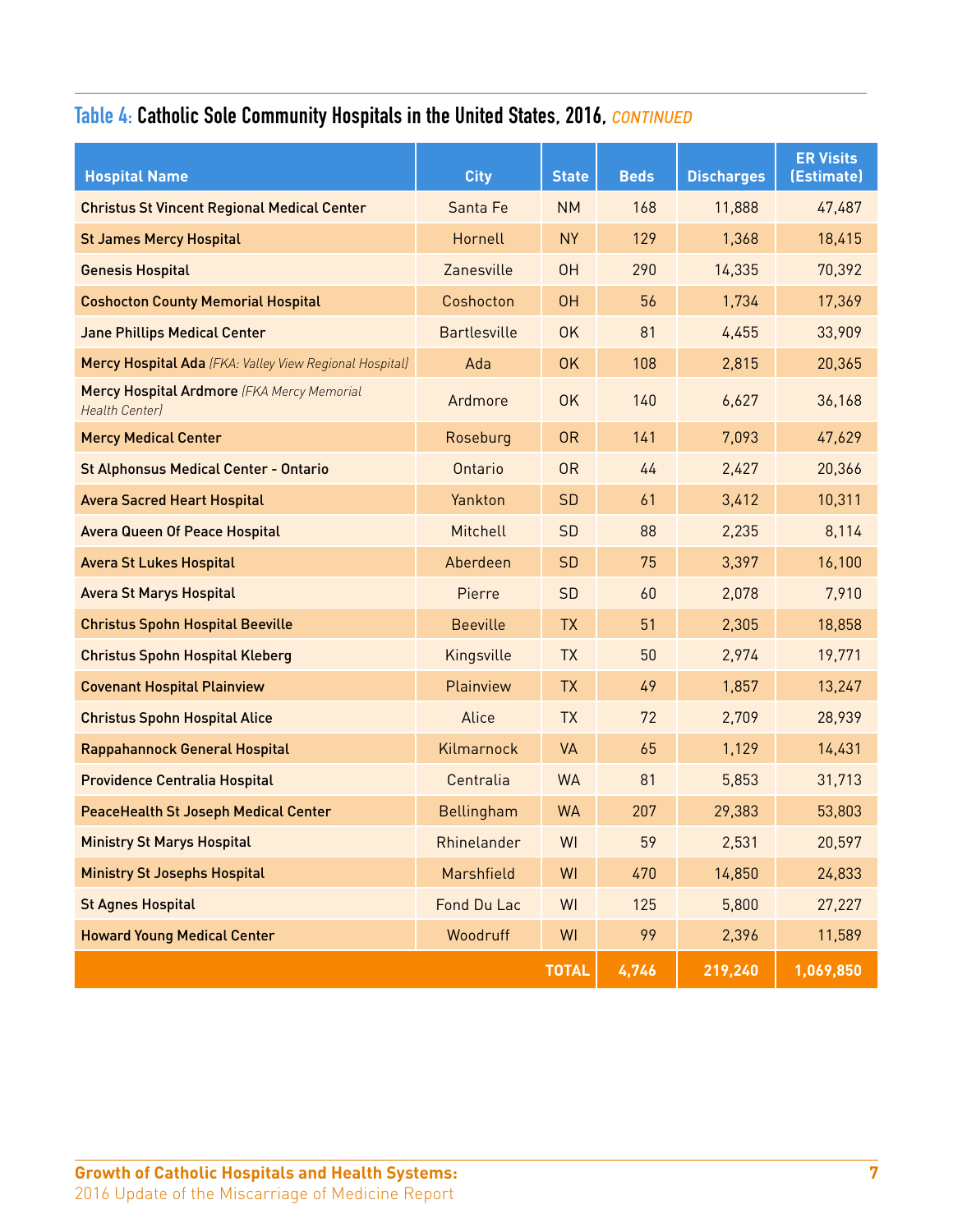## **Largest Catholic health systems control even more hospitals**

In 2013, five of the 10 largest health systems in the nation were Catholic-sponsored. Our 2016 analysis found that four of the top 10 systems were Catholic, due to a merger of two of the largest of these systems (Trinity and Catholic Health East) into one system, Trinity Health, that now controls 60 acute care hospitals with an estimated 13,506 beds. Ascension Health remains the largest Catholic health system, with 90 acute care hospitals and 16,825 beds, followed by Catholic Health Initiatives, with 84 hospitals and 14,555 beds, and by third place Trinity Health.

#### **Table 5: Ten largest Catholic-sponsored hospital systems in 2016 and rank among top 25 systems nationally\*** *January 2016*

|                                                                   | <b>Acute Care Hospitals</b> | <b>Staffed Beds</b> | <b>Rank</b> |
|-------------------------------------------------------------------|-----------------------------|---------------------|-------------|
| <b>Ascension Health</b>                                           | 90                          | 16,825              | 4           |
| <b>Catholic Health Initiatives (CHI)</b>                          | 84                          | 14,555              | 5           |
| Trinity Health (FKA: CHE Trinity Health)                          | 60                          | 13,506              | 6           |
| <b>Dignity Health</b> (FKA Catholic Healthcare West) <sup>7</sup> | 37                          | 7,311               | 9           |
| <b>Providence Health &amp; Services</b>                           | 23                          | 5,385               | 13          |
| <b>SSM Health (FKA: SSM Health Care)</b>                          | 19                          | 3,411               | 22          |
| <b>CHRISTUS Health</b>                                            | 23                          | 3,367               | 24          |
| Mercy (MO)                                                        | 15                          | 3,238               | 25          |
| Mercy Health (FKA Catholic Health Partners)                       | 17                          | 3,075               | N/A         |
| St Joseph Health System (AKA: St Joseph Hoag Health)              | 16                          | 2,949               | N/A         |
| 'TOTAL                                                            | 384                         | 73,622              |             |

\*These top 10 Catholic health systems now control 384 acute care hospitals, up from 330 hospitals in 2011 and 259 in 2001

Table 6 on the next page shows how these Catholic health systems fit into the list of the 25 largest health systems in the U.S., when ranked by the number of total staffed acute care beds. Three for-profit systems hold spots 1, 2 and 3 on the list, followed by the three largest Catholic systems (Ascension, Catholic Health Initiatives and Trinity Health). Table 7 on page 10 shows the total annual patient charges for each system (amounting to more than \$45 billion for the top three Catholic systems) and the percentage of those charges (around 45 percent) that are from public dollars (Medicare and Medicaid).

<sup>7.</sup>  Dignity Health maintains a Catholic identity and has many historically-Catholic hospitals that continue to follow all of the ERDs, as well as some hospitals that adhere to some of the ERDs as expressed in adoption of a Statement of Common Values.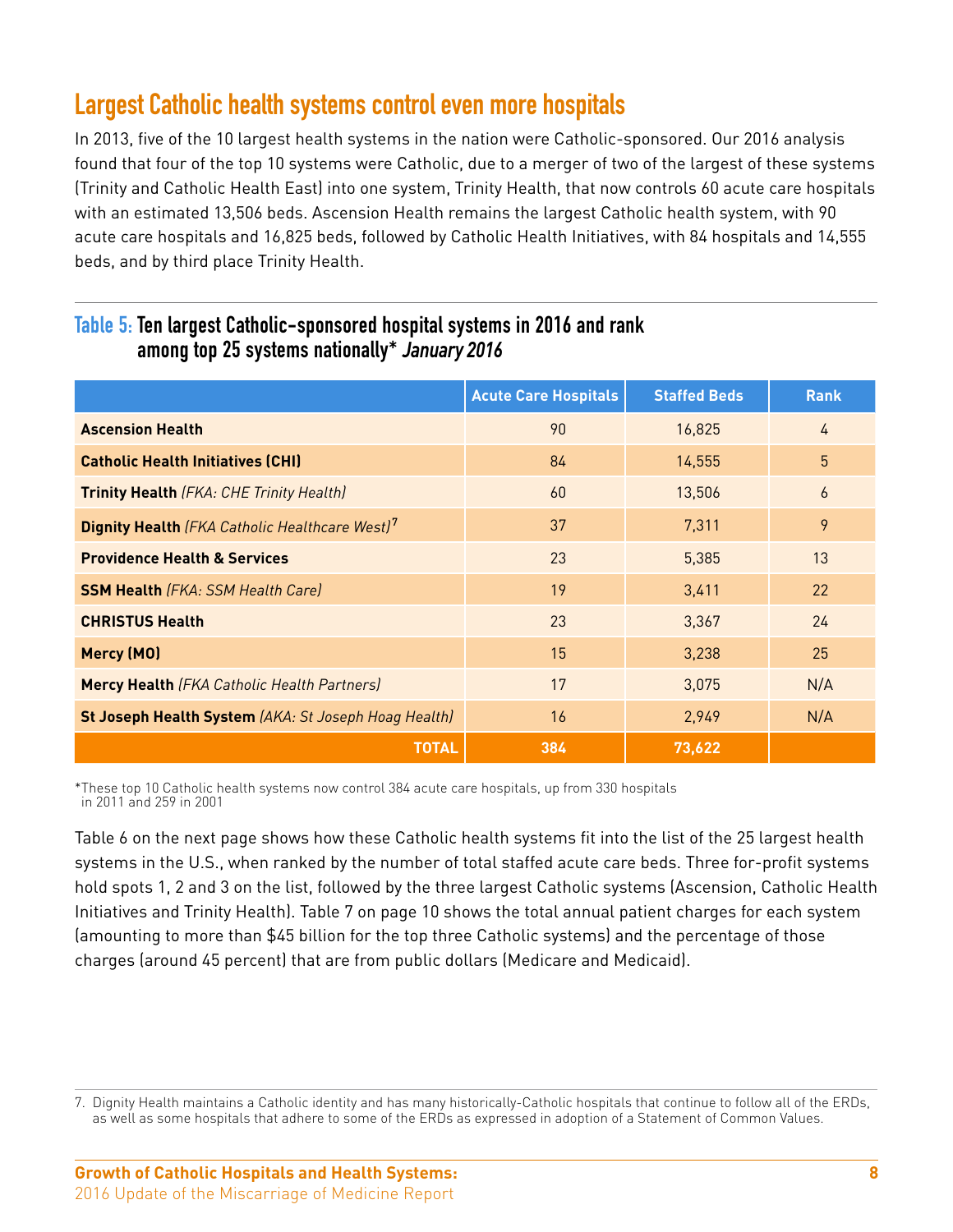#### **Table 6: Largest Hospital Systems in the U.S. in 2016 Ranked by total staffed acute care beds\***

| <b>RANK</b>    |                                                                                           | ONSORSHIP<br><b>NETSIS</b> | TOTAL<br>Staffed Beds | NUMBER OF<br>HOSPITALS | SCHARGES<br><b>TOTAL</b> |
|----------------|-------------------------------------------------------------------------------------------|----------------------------|-----------------------|------------------------|--------------------------|
| 1              | <b>Hospital Corporation of America (HCA)</b>                                              | For-Profit                 | 35,245                | 173                    | 1,662,836                |
| $\overline{2}$ | <b>Community Health Systems (CHS)</b>                                                     | For-Profit                 | 23,982                | 186                    | 914,691                  |
| 3              | <b>Tenet Healthcare</b>                                                                   | For-Profit                 | 17,605                | 86                     | 766,753                  |
| 4              | <b>Ascension Health</b>                                                                   | Catholic                   | 16,825                | 90                     | 786,358                  |
| 5              | <b>Catholic Health Initiatives (CHI)</b>                                                  | Catholic                   | 14,555                | 84                     | 692,498                  |
| 6              | Trinity Health (FKA: CHE Trinity Health)                                                  | Catholic                   | 13,506                | 60                     | 663,792                  |
| 7              | <b>Kaiser Permanente Health Foundation</b>                                                | Secular<br>Non-Profit      | 8,566                 | 34                     | 410,115                  |
| 8              | LifePoint Health (FKA: LifePoint Hospitals)                                               | For-Profit                 | 7,365                 | 64                     | 260,352                  |
| 9              | <b>Dignity Health</b><br>[FKA Catholic Healthcare West]                                   | Catholic                   | 7,311                 | 37                     | 356,590                  |
| 10             | New York Presbyterian Healthcare System                                                   | Secular<br>Non-Profit      | 5,932                 | 25                     | 310,411                  |
| 11             | <b>Prime Healthcare Services</b>                                                          | For-Profit                 | 5,742                 | 40                     | 231,492                  |
| 12             | <b>Adventist Health System</b>                                                            | Church/<br>Non-Catholic    | 5,553                 | 29                     | 280,923                  |
| 13             | <b>Providence Health &amp; Services</b>                                                   | Catholic                   | 5,385                 | 23                     | 275,904                  |
| 14             | <b>Universal Health Services</b>                                                          | For-Profit                 | 5,344                 | 30                     | 266,150                  |
| 15             | <b>Banner Health</b>                                                                      | Secular<br>Non-Profit      | 4,949                 | 21                     | 252,549                  |
| 16             | <b>Carolinas HealthCare System</b>                                                        | Secular<br>Non-Profit      | 4,626                 | 23                     | 224,044                  |
| 17             | Northwell Health (AKA: North Shore Long Island<br>Jewish Health System / North Shore LIJ) | Secular<br>Non-Profit      | 4,463                 | 18                     | 256,361                  |
| 18             | University Of Pittsburgh<br>Medical Center (UPMC)                                         | Secular<br>Non-Profit      | 4,246                 | 18                     | 194,343                  |
| 19             | <b>Sutter Health</b>                                                                      | Secular<br>Non-Profit      | 3,828                 | 27                     | 173,620                  |
| 20             | <b>Baylor Scott &amp; White Health</b>                                                    | Church/<br>Non-Catholic    | 3,727                 | 29                     | 173,636                  |
| 21             | <b>Advocate NorthShore Health Partners</b>                                                | Church/<br>Non-Catholic    | 3,671                 | 14                     | 197,557                  |
| 22             | <b>SSM Health (FKA: SSM Health Care)</b>                                                  | Catholic                   | 3,411                 | 19                     | 154,230                  |
| 23             | <b>CHRISTUS Health</b>                                                                    | Catholic                   | 3,367                 | 23                     | 135,918                  |
| 24             | <b>Texas Health Resources</b>                                                             | Secular<br>Non-Profit      | 3,258                 | 19                     | 155,251                  |
| 25             | Mercy Health (FKA Catholic Health Partners)                                               | Catholic                   | 3,075                 | 17                     | 161,558                  |
|                |                                                                                           | <b>TOTAL</b>               | 215,537               | 1,224                  | 10,152,310               |

\*Number of hospitals as of January 2016. Bed counts from latest cost report filed with CMS (typically from 2014 or 2015)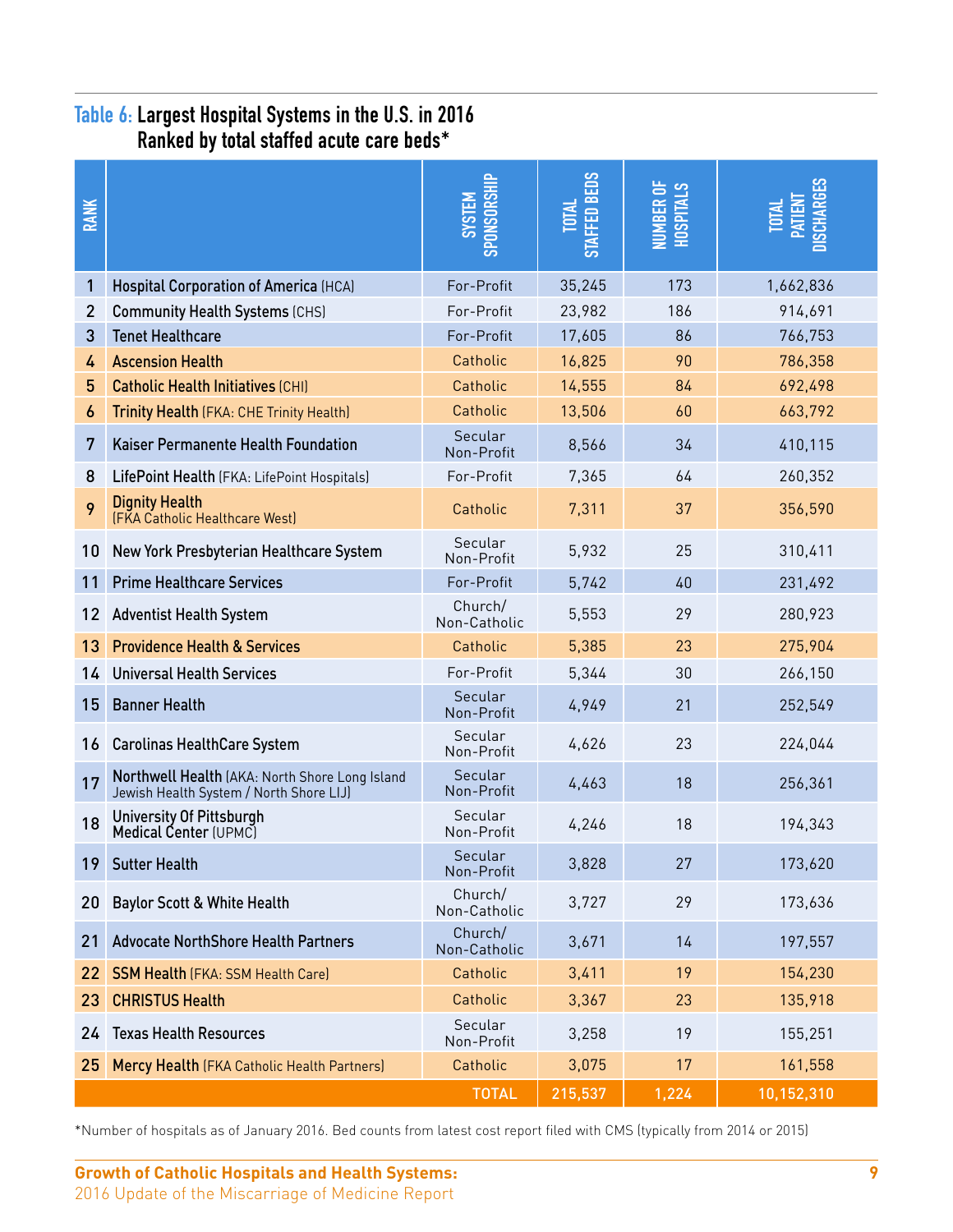#### **Table 7: Patient Charges for the 25 Largest Health Systems in the U.S.\***<sup>8</sup>

| RANK           |                                                                                              | TOTAL<br>VITEN<br><b>I</b> ARGE | TOTAL<br>Medicaid<br>:Harges* | TOTAL<br>Medicare<br>Charges* | MEDICA<br>$\mathbf{S}$<br>ಷ |
|----------------|----------------------------------------------------------------------------------------------|---------------------------------|-------------------------------|-------------------------------|-----------------------------|
| 1              | Hospital Corporation of America (HCA)                                                        | \$187,133,746,838               | \$27,454,353,497              | \$55,484,246,745              | 44.3%                       |
| $\overline{2}$ | <b>Community Health Systems (CHS)</b>                                                        | \$98,530,866,437                | \$14,243,568,545              | \$34,321,559,699              | 49.3%                       |
| 3              | <b>Tenet Healthcare</b>                                                                      | \$75,001,675,757                | \$15,503,143,444              | \$19,956,161,938              | 47.3%                       |
| 4              | <b>Ascension Health</b>                                                                      | \$53,563,346,559                | \$6,287,714,770               | \$17,016,330,441              | 43.5%                       |
| 5              | <b>Catholic Health Initiatives (CHI)</b>                                                     | \$58,094,763,152                | \$8,045,958,174               | \$18,490,367,293              | 45.7%                       |
| 6              | Trinity Health (FKA: CHE Trinity Health)                                                     | \$45,420,136,472                | \$6,489,837,920               | \$14,251,498,084              | 45.7%                       |
| 7              | Kaiser Permanente Health Foundation                                                          | N/A                             | N/A                           | N/A                           | N/A                         |
| 8              | <b>LifePoint Health</b><br>(FKA: LifePoint Hospitals)                                        | \$18,773,225,792                | \$3,060,202,146               | \$6,398,509,329               | 50.4%                       |
| 9              | <b>Dignity Health</b><br>(FKA Catholic Healthcare West)                                      | \$39,667,082,271                | \$9,328,513,388               | \$12,061,754,220              | 53.9%                       |
| 10             | New York Presbyterian Healthcare<br>System                                                   | \$27,002,310,172                | \$5,777,542,445               | \$7,822,148,826               | 50.4%                       |
| 11             | <b>Prime Healthcare Services</b>                                                             | \$18,238,759,317                | \$3,142,536,921               | \$6,170,717,039               | 51.1%                       |
| 12             | <b>Adventist Health System</b>                                                               | \$25,111,669,303                | \$3,359,173,506               | \$7,557,063,969               | 43.5%                       |
| 13             | <b>Providence Health &amp; Services</b>                                                      | \$23,842,492,651                | \$4,385,189,117               | \$7,432,093,385               | 49.6%                       |
| 14             | <b>Universal Health Services</b>                                                             | \$24,412,529,640                | \$5,115,170,379               | \$6,617,693,916               | 48.1%                       |
| 15             | <b>Banner Health</b>                                                                         | \$20,857,112,239                | \$4,678,603,551               | \$5,363,100,871               | 48.1%                       |
| 16             | <b>Carolinas HealthCare System</b>                                                           | \$19,008,783,043                | \$2,926,756,189               | \$5,545,381,842               | 44.6%                       |
| 17             | Northwell Health (AKA: North Shore<br>Long Island Jewish Health System /<br>North Shore LIJ) | \$22,945,827,074                | \$4,566,277,591               | \$5,970,315,127               | 45.9%                       |
| 18             | University Of Pittsburgh<br>Medical Center (UPMC)                                            | \$24,963,329,608                | \$2,950,519,706               | \$4,791,507,951               | 31.0%                       |
| 19             | <b>Sutter Health</b>                                                                         | \$28,915,631,244                | \$4,815,992,352               | \$6,540,411,859               | 39.3%                       |
| 20             | <b>Baylor Scott &amp; White Health</b>                                                       | \$15,673,751,082                | \$1,077,333,920               | \$4,913,246,632               | 38.2%                       |
| 21             | <b>Advocate NorthShore Health Partners</b>                                                   | \$17,200,565,876                | \$2,544,721,272               | \$6,123,634,505               | 50.4%                       |
| 22             | <b>SSM Health (FKA: SSM Health Care)</b>                                                     | \$11,356,166,831                | \$2,848,261,154               | \$3,611,086,296               | 56.9%                       |
| 23             | <b>CHRISTUS Health</b>                                                                       | \$11,928,928,994                | \$1,248,888,004               | \$3,483,294,281               | 39.7%                       |
| 24             | <b>Texas Health Resources</b>                                                                | \$11,127,050,078                | \$1,169,533,320               | \$3,237,218,937               | 39.6%                       |
| 25             | <b>Mercy Health</b><br>(FKA Catholic Health Partners)                                        | \$11,693,649,057                | \$2,348,874,347               | \$3,382,577,735               | 49.0%                       |
|                | <b>TOTAL/AVERAGE</b>                                                                         | \$890,463,399,487               | \$143,368,665,658             | \$266,541,920,920             | 46.0%                       |

\*Charges reflect most recent cost report filed with CMS (typically from 2014 or 2015)

8. Patient charges reflect the amount charged by the hospital for patient services rendered and are essentially "list prices" that do not reflect the payment received. Hospital payments, or net patient revenue, average less than one-third of the patient charge.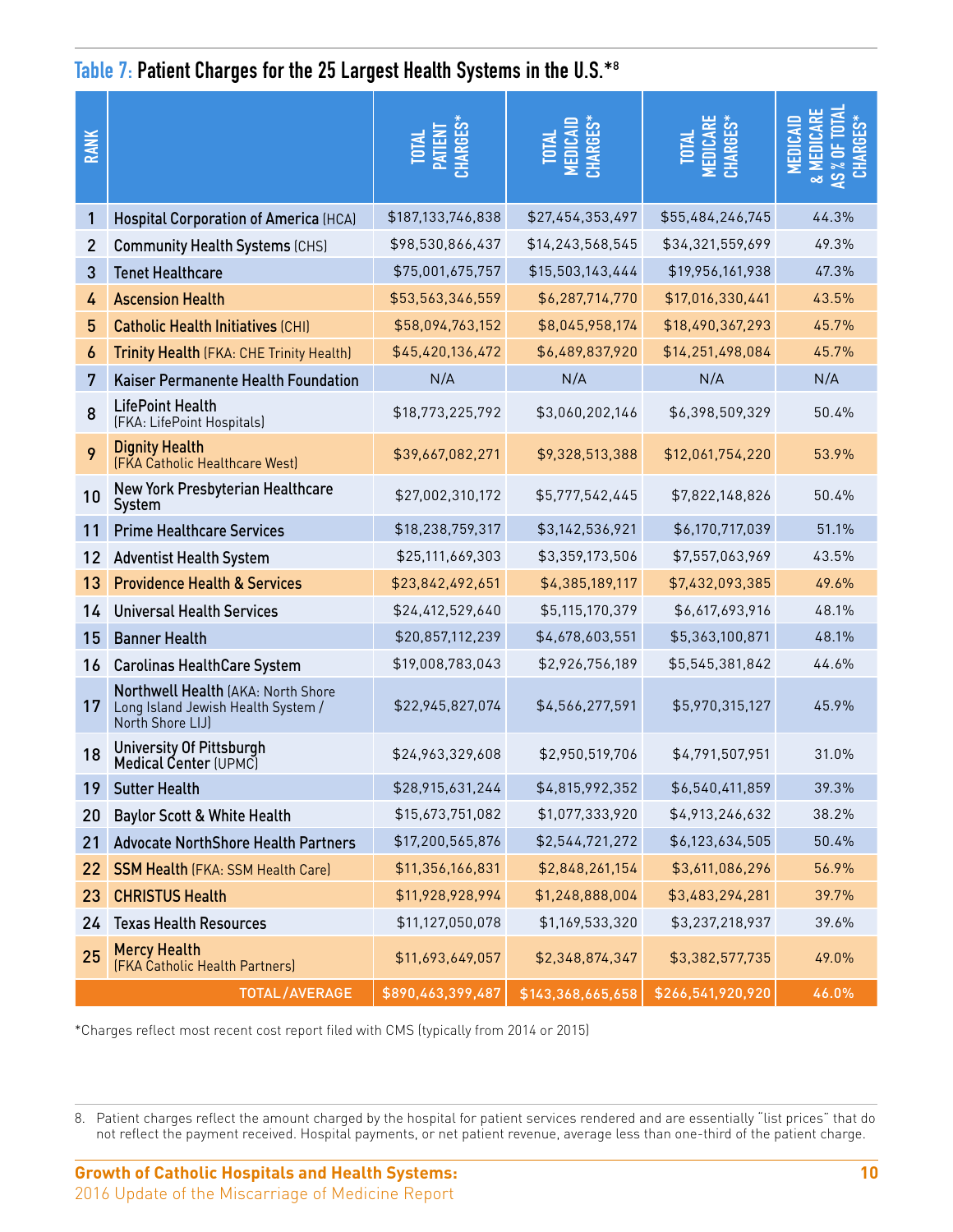## **Case Examples**

As noted earlier in this report, our 2016 update of Catholic hospital data and trends includes hospitals that are following at least some Catholic health restrictions, even though they are owned by non-religious for-profit or non-profit health systems, or are publicly-owned facilities. Here are some examples of these types of hospitals:

### **Historically-Catholic hospitals maintaining Catholic restrictions following purchase by for-profit systems**

**Six Catholic hospitals now owned by for-profit Steward Health Care:** Six hospitals in the Boston area that were formerly part of the Caritas Christi Health Systems have maintained their Catholic identities and ethical policies following their purchase in 2010 by the New York-based Cerberus private investment group, which used these purchases to create the for-profit Steward Health Care system. The website of the Boston Archdiocese explains that: "The six hospitals of the former Caritas Christi health care system (St. Elizabeth's Medical Center, Carney Hospital, Norwood Hospital, Good Samaritan Medical Center, Holy Family Hospital, and Saint Anne's Hospital) are now a part of Steward Health Care System LLC., of Boston. The Catholic identity of the hospitals has been preserved and they retain an important connection to the Archdiocese of Boston. Each institution is dedicated to providing health care that affirms Christ's healing ministry in accordance with Catholic teaching and to serving the physical and spiritual needs of patients with the highest quality care, compassion, and respect."

Steward Health Care's own website makes no mention of Catholic restrictions at any hospitals in its network, which now includes 11 hospitals and a number of outpatient facilities. The only reference to Catholic teaching is in a website disclaimer, which explains the presence of website links to other on-profit organizations or health care providers "is not an endorsement of any information or other content or expression of views that may be contrary to the teachings of the Catholic Church contained on the linked sites."

**Miami Catholic hospital now owned by for-profit HCA:** Mercy Hospital is a 473-bed acute care hospital known as the only Catholic hospital in Miami-Dade County. After being purchased in 2011 by Health Corporation of America (HCA), one of the largest for-profit health systems in the United States, the hospital continues to operate in accordance with the Ethical and Religious Directives for Catholic Health Care Services." Manuel P. Anton, President and CEO of Mercy Hospital, stated in reference to the acquisition by HCA that "Although Mercy now will be part of HCA, it will continue to operate in a manner consistent with the designation as a Catholic hospital, such that the Archbishop of Miami will be able to endorse it as a Catholic Hospital, adhering to the principles of faith with which it has served the community since its founding." Mercy's adherence to religious principles is explained in detail on its website.

<sup>9.</sup> HCA Completes Purchase of Mercy Hospital in Miami, Business Wire, May 2, 2011, accessed at [http://www.businesswire.com/](http://www.businesswire.com/news/home/20110502005967/en/HCA-Completes-Purchase-Mercy-Hospital-Miami) [news/home/20110502005967/en/HCA-Completes-Purchase-Mercy-Hospital-Miami](http://www.businesswire.com/news/home/20110502005967/en/HCA-Completes-Purchase-Mercy-Hospital-Miami)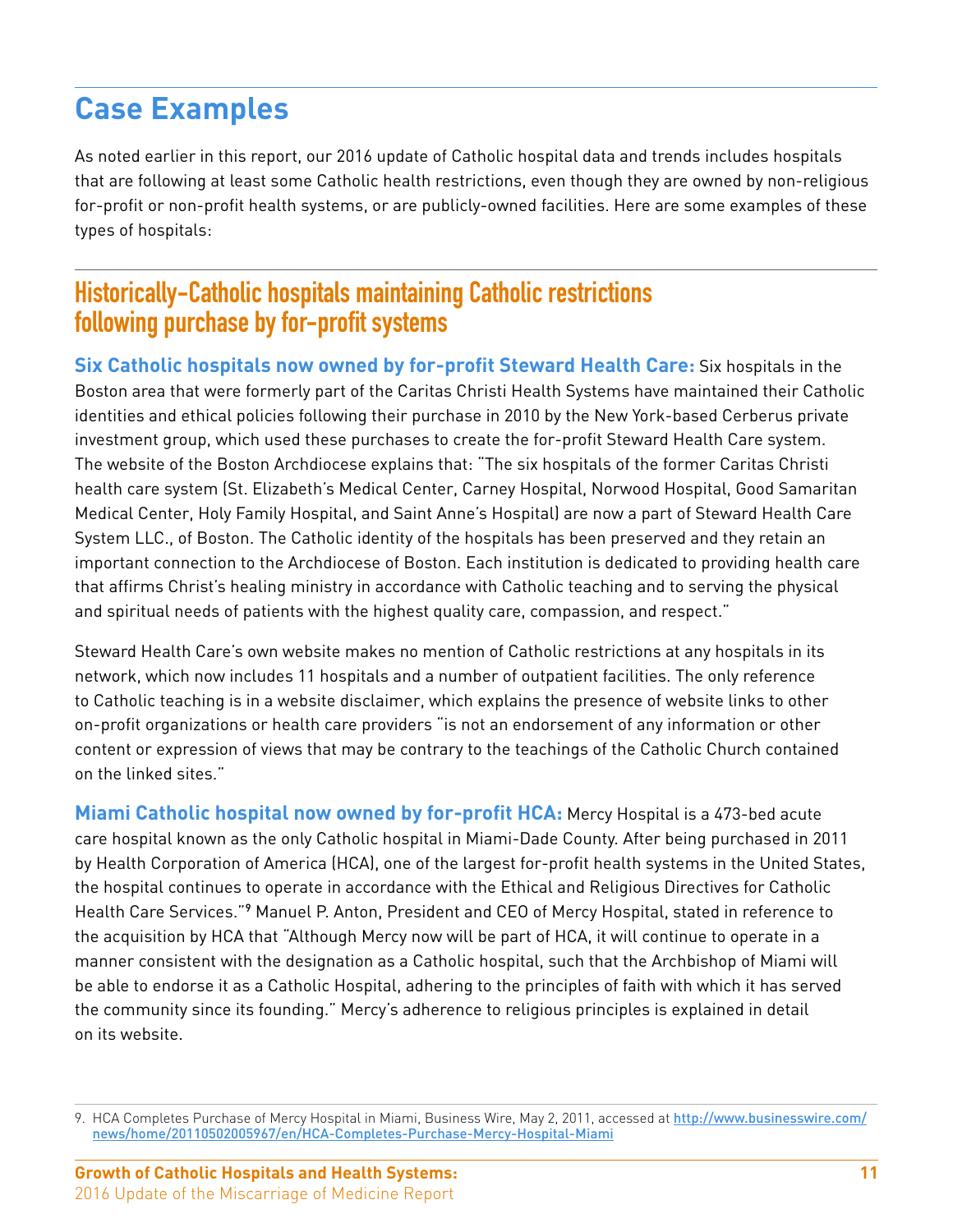**Florida Catholic hospital purchased by for-profit Tenet Health Care:** St Mary's Medical Center, a 464-bed hospital located in West Palm, FL, was able to maintain its Catholic identity after being purchased by Tenet Health System in 2001. Tenet, which is the nation's second largest for-profit health system, agreed to allow St. Mary's "to continue following Catholic ethical and religious principles" as set forth by St. Mary's previous owners, Catholic Health East and Intercoastal Health System.<sup>10</sup> This condition was important to the Franciscan Sisters of Allegheny, who founded St. Mary's. Bob Stanek, interim CEO at Intracoastal, stated in reference to the deal that "Tenet has experience operating Catholic institutions and perpetuating the religious directives." When Tenet acquired St. Mary's, it agreed to allow the hospital to function under Catholic doctrine for 10 years. However, 15 years later the St. Mary's website still explicitly states that its mission is to "deliver the highest quality healthcare services in our community while embracing and continuing our faith based heritage." Moreover, St. Mary's is still listed as a member of the Catholic Health Association of the United States. Although Tenet claims transparency as one of its core values, its website makes no mention that some of its hospitals are operating under Catholic restrictions.

## **Publicly-owned hospitals managed by Catholic health systems**

**Texas public hospital managed by Catholic health system:** University Medical Center-Brackenridge (UMCB) is a 210-bed acute care hospital and Austin, Texas' only safety net provider. UMCB has been Texas's largest publicly owned facility since opening in 1884. Beginning in 1995, the City entered into an arrangement with the Catholic owned Seton Healthcare Family (then called Daughters of Charity, now part of Ascension), under which the hospital would be managed by Seton but continue to be owned by the City.

To save access to reproductive health care, this arrangement was structured not as a merger, but as a lease agreement. Seton would be leasing the facilities from UMCB, and the hospital would not be considered a Catholic facility. The reproductive health services would be provided by city-paid employees, rather than Seton employees, to create a separation that would satisfy the local Catholic diocese.

Unfortunately, the Vatican eventually objected to this arrangement and so the Austin Women's Hospital, a "hospital within a hospital," was created on the fifth floor of UMCB in 2001 to provide obstetrics and reproductive health services not permitted under Catholic restrictions. The University of Texas Medical Branch managed the facility. A separate entrance and elevator to the fifth floor was constructed, at a cost of \$9 million, so that patients of Austin Women's Hospital would not have to use the entrance or reception desk of Seton-managed UMCB when entering.

In 2004, UMCB and the Seton agreement were transferred to the Travis County Hospital District, under an umbrella called Central Health, funded by a tax levy. In 2012, the University of Texas Medical Branch lost funding for the Austin Women's Hospital and it was closed. Individuals needing reproductive health services were then referred to the nearby St. David's Hospital, an Episcopalian facility.

<sup>10.</sup>  [http://articles.sun-sentinel.com/2001-03-23/news/0103230237\\_1\\_tenet-charity-care-intracoastal-health-systems](http://articles.sun-sentinel.com/2001-03-23/news/0103230237_1_tenet-charity-care-intracoastal-health-systems)